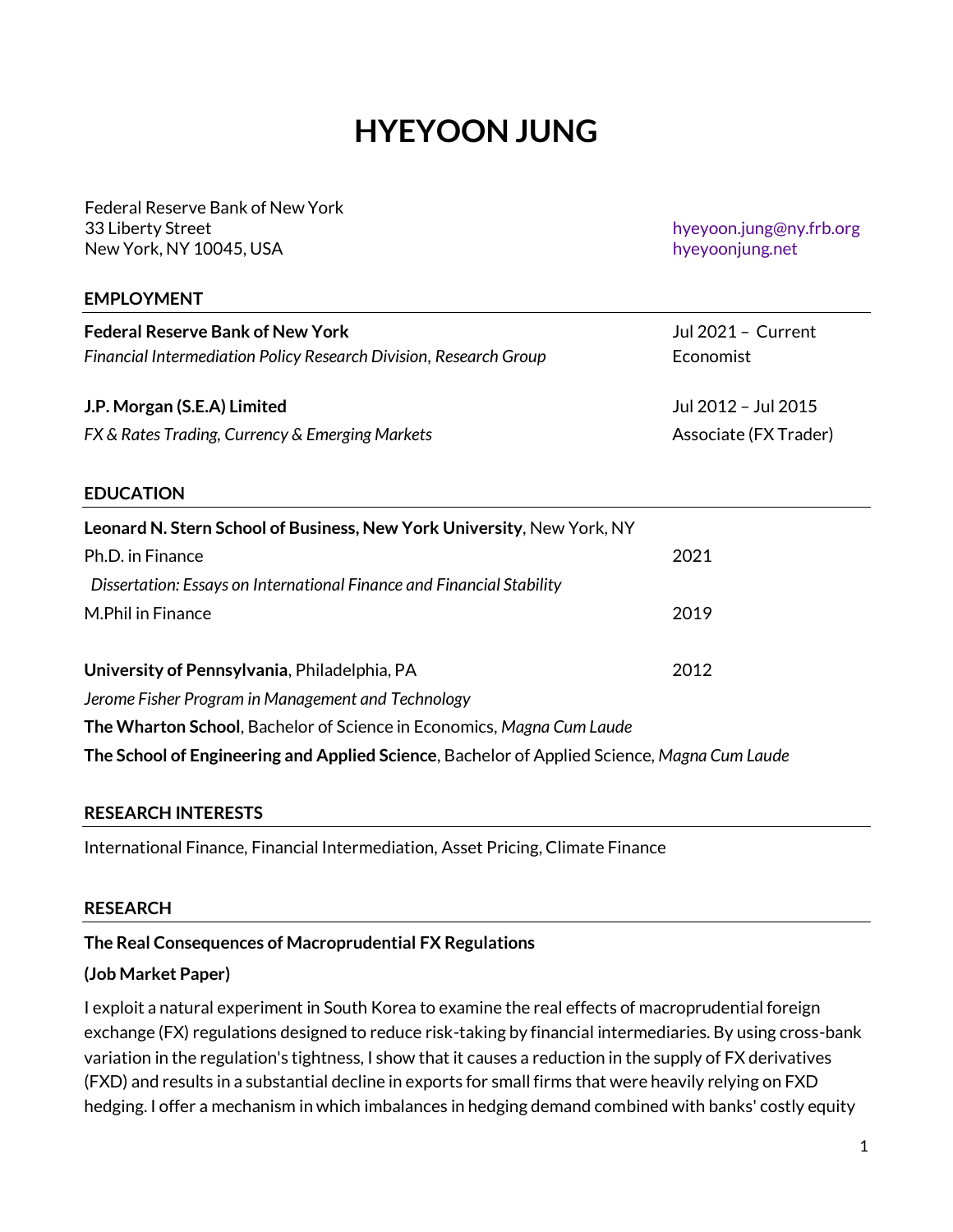financing, firms' costly switching of banking relationships, and firms' costly external financing can explain the empirical findings.

# **Climate Stress Testing** (with Robert Engle and Richard Berner)

Climate change could impose systemic risks upon the financial sector, either via disruptions of economic activity resulting from the physical impacts of climate change or changes in policies as the economy transitions to a less carbon-intensive environment. We develop a stress testing procedure to test the resilience of financial institutions to climate-related risks. Specifically, we introduce a measure called CRISK, systemic climate risk, which is the expected capital shortfall of a financial institution in a climate stress scenario. We use the measure to study the climate-related risk exposure of large global banks in the recent collapse in fossil-fuel prices in 2020.

# **Understanding the Onshore versus Offshore Forward Rate Basis: The Role of FX Position Limits and Margin Constraints**

During the global financial crisis of 2007- 2009, the difference between the exchange rate for locally traded (onshore) forward contracts and contracts with the same maturity traded outside the jurisdiction of countries (offshore) increased significantly, though the magnitudes varied across currencies. This deviation from the law of one price can be explained by two constraints imposed on financial intermediaries: margin constraint and position limit constraint (a leverage-based cap on net open foreign exchange position). In an intermediary-based asset pricing model where intermediaries face both margin constraint and position limit constraint, I show how and when the position limit leads to a gap between onshore and offshore forward rates. The model predicts that (1) the basis increases with the shadow costs of the two constraints across time and increases with the country-specific position limit across countries; (2) the shadow cost of each constraint non-linearly increases as the intermediary sector's relative performance declines below a threshold; and (3) higher shadow cost of the position limit predicts lower future excess return on local-currency denominated assets, as buying local assets relaxes the position limit constraint imposed on the intermediaries. I test the model predictions and find consistent evidence in the countries with tight position limits.

# **RESEARCH IN PROGRESS**

## **Estimating SRISK for Emerging Markets** (with Robert Engle)

The expected capital shortfall of a financial entity conditional on a prolonged market decline, SRISK measure of Brownlees and Engle (2016), is a useful measure of financial fragility. The key challenge in applying SRISK is that it requires data on the market value of firm equity. However, many of the major financial institutions in emerging markets are not publicly listed and therefore do not have market data on firm equity. To get a full picture of financial fragility, it is crucial to estimate SRISK for unlisted firms as well. To this end, we estimate SRISK for unlisted Latin American and Chinese financial institutions by examining the relation between accounting data and market data for listed banks and then applying the same relation to unlisted firms.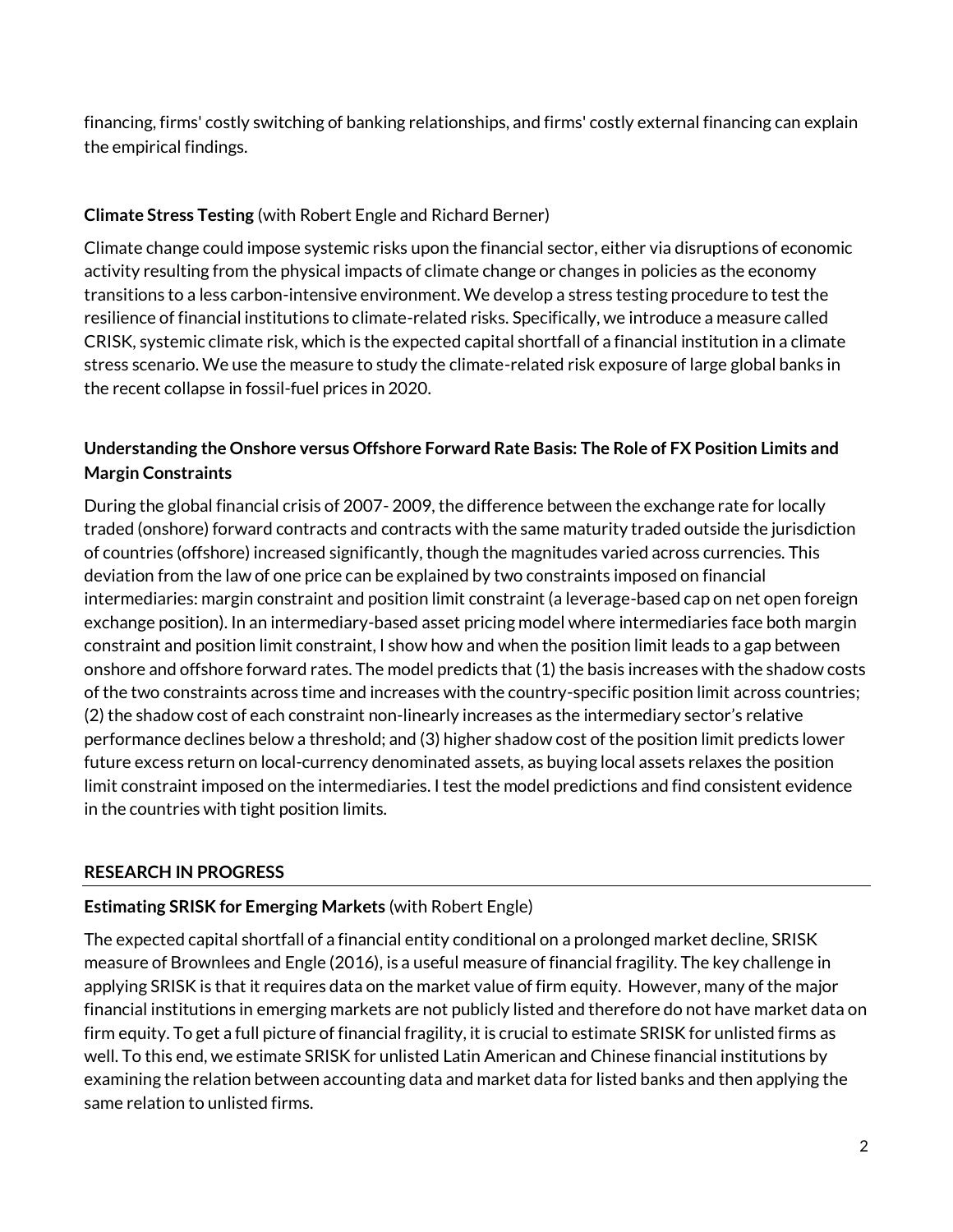# **The Cross-section of Stock Price Sensitivity to Macroeconomic News Announcements over the Business Cycle**

This paper studies the link between firm characteristics and sensitivities of stock prices to macroeconomic news announcement (MNA) surprises over the business cycle. I find that the stocks with high market beta are more sensitive to MNA surprises, while the relationships between the sensitivity and other characteristics (size, book-to-market ratio, profitability, investment, and momentum) are muted. Furthermore, the relationship between market betas and the sensitivities varies over the business cycle. The sensitivities tend to align with market betas in bad times but not in good times.

### **PRESENTATIONS** (including scheduled)

**Seminars**: Federal Reserve Cross-bank Climate Risk Community, Board of Governor's CREST Seminar, ESSEC-Amundi Chair Webinar, Bank of Korea, Federal Reserve Bank of Richmond 2022

**Conferences**: European Finance Association Meeting, Central Bank Research Association Annual Meeting, NY Fed- Banco de Portugal Conference, OCC Symposium on Climate Risk in Banking & Finance, IMF Macro-Financial Research Conference, System Climate Meeting by the Federal Reserve Bank of San Francisco, NY Fed- Columbia Conference on Environmental Economics and Policy, HEC Paris - CEPR Conference, Banque de France Workshop, Eastern Finance Association Meeting, University of Oklahoma Energy and Climate Finance Research Conference, European Systemic Risk Board Workshop, Conference of the Western Economic Association International Meeting (International Banking, Economics, and Finance Association Session)

**Seminars**: European Central Bank, Central Bank of Chile, Korea University, Hong Kong University of Science and Technology, Vanderbilt Owen, Yale SOM, Federal Reserve Bank of New York, Federal Reserve Board, Stockholm School of Economics, Federal Reserve Bank of Chicago, Warwick Business School, U of SC Darla Moore, Oxford Said, Imperial College London, University of Hong Kong 2021

**Conferences**: European Conferences of the Econom[etr]ics Community (EC^2) Conference, MIT GCFP Conference, Australasian Finance and Banking Conference, IFABS Oxford Conference, International Risk Management Conference, Federal Reserve Stress Testing Conference, Volatility and Risk Institute Conference

**Seminars:** Society for Financial Econometrics Seminar, NYU Stern, Columbia GSB (Ph.D.) 2020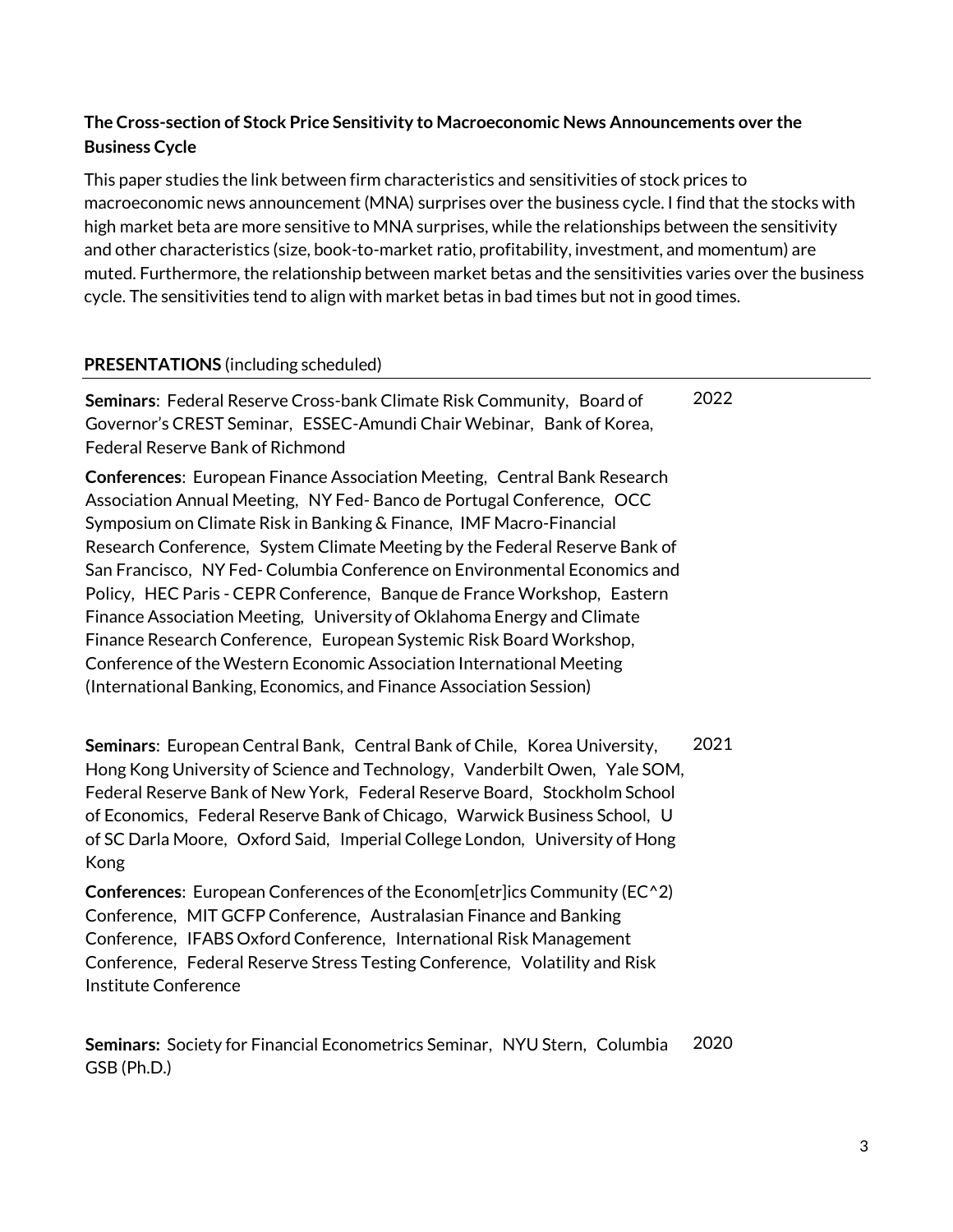**Conferences:** AFA Ph.D. Poster Session, Federal Reserve Board Pre-Job Market Conference

### **PROFESSIONAL SERVICES**

**Refereeing:** Applied Economics Letters, Journal of Banking & Finance, Review of Finance

**Session Chair:** IFABS 2021 Oxford Conference (Climate Change Session), EC^2 2021 Conference (Macroeconomics of Emissions, Climate Finance Session)

**Discussion**: 2021 Australasian Finance and Banking Conference, 2022 Eastern Finance Association Meeting, 2022 Southern Economic Association Meeting (Scheduled)

#### **HONORS AND AWARDS**

| Research Grant, Inter-American Development Bank and Volatility and Risk | 2021          |
|-------------------------------------------------------------------------|---------------|
| Institute, NYU Stern                                                    |               |
| Ph.D. Research Grant, Center for Global Economy and Business, NYU Stern | 2020          |
| AFA Ph.D. Student Travel Grant                                          | 2020          |
| Jules Bogen Fellowship, NYU Stern                                       | $2019 - 2020$ |
| NYU Stern Doctoral Fellowship                                           | $2015 - 2021$ |
| NYU Stern Teaching Commendation                                         | 2018          |
| Wharton Undergraduate Research Award                                    | 2012          |
|                                                                         |               |

### **TEACHING EXPERIENCE**

| Instructor, Foundations of Finance (Undergraduate)                        | Summer 2018         |
|---------------------------------------------------------------------------|---------------------|
| Overall Evaluation: 5.0/5.0                                               |                     |
| Awarded Commendation for Teaching Excellence                              |                     |
| Teaching Fellow, Financial Econometrics (Ph.D.) Prof. Robert Engle        | Spring 2018         |
| Teaching Fellow, Volatility (MBA) Prof. Robert Engle                      | January 2020        |
| Teaching Fellow, Investments (Executive MBA) Prof. Anthony Lynch          | <b>Fall 2019</b>    |
| Teaching Fellow, Foundations of Finance (MBA) Prof. Anthony Lynch         | Summer 2017 - 2019  |
| Teaching Fellow, Principles of Securities Trading (Undergraduate)         | Spring & Fall 2017- |
| Prof. Joel Hasbrouck                                                      | 2018, 2020          |
| Project Advisor, Stern Signature Project (MBA) Prof. Robert Engle         | Spring 2021         |
| Guest Speaker, Climate Finance, NYU Stern, Prof. Johannes Stroebel        | <b>Fall 2021</b>    |
| Guest Speaker, Credit Risk and Bankruptcy, NYU Stern, Prof. Viral Acharya | Spring 2022         |